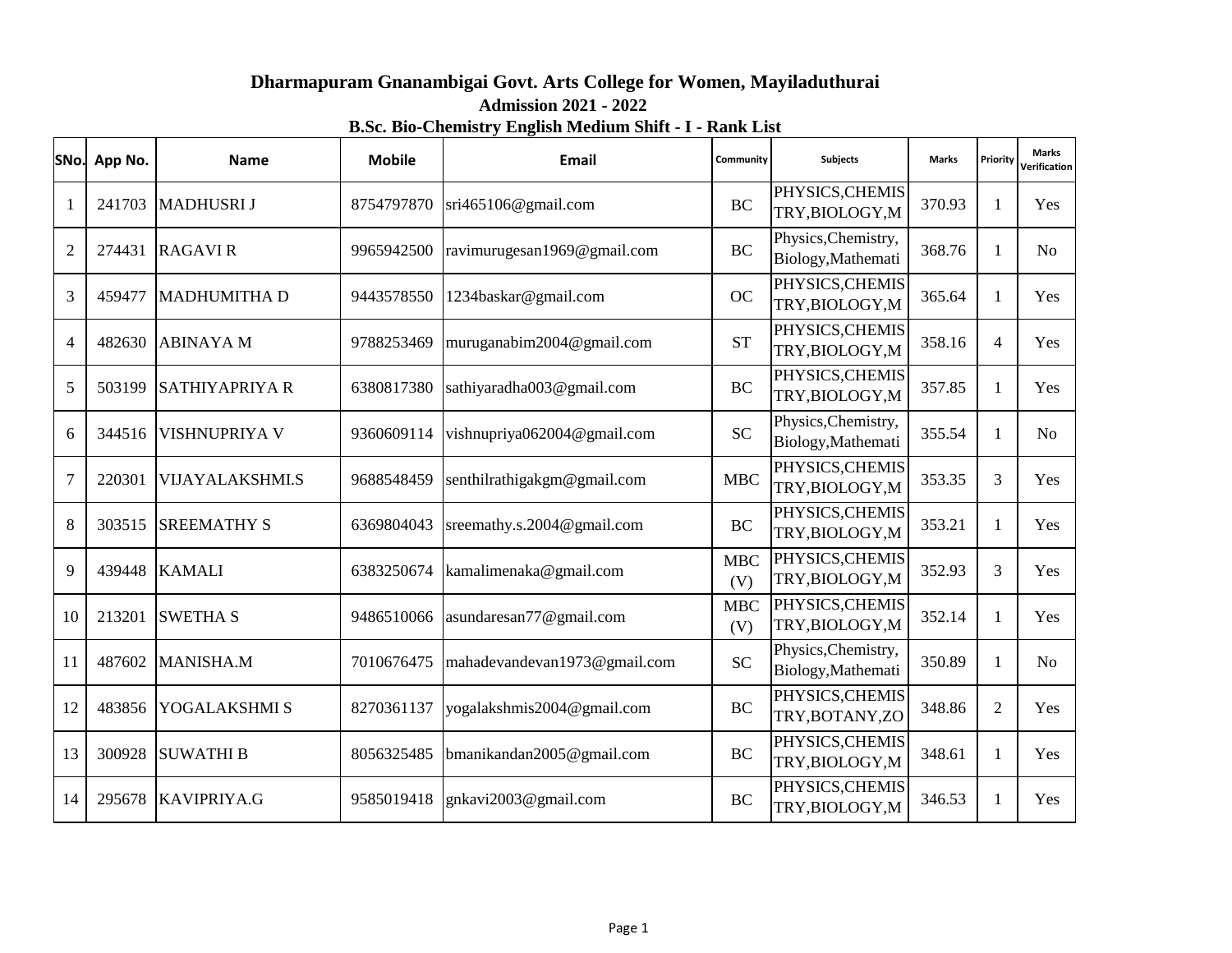**SNo. App No. Name Mobile Email Community Subjects Marks Priority Verification** 15 322831 BUVANESHWARI R 8508679714 buvaneshwarir07@gmail.com MBC (V) PHYSICS,CHEMIS TRY,BIOLOGY,C Physics, Chemistry, 345.15 1 Yes 16 353215 SUBALAKSHMI J 9944722094 subalakshmisuba@gmail.com SC Botany,Zoology 344.97 2 No 17 335830 REVATHI J 9787399410 reva697270@gmail.com BC PHYSICS,CHEMIS TRY,BIOLOGY,M Physics, Chemistry, 344.90 2 Yes 18 463673 AJITHA B 8056958906 baluajitha04@gmail.com RC Biology,Mathemati Physics, Chemistry, 344.89 3 No <sup>19</sup> <sup>349537</sup> ARIVUMALAR <sup>9629942110</sup> Arivumalar@2003 MBC (V) Biology,Mathemati Physics, Chemistry, 343.13 1 No 20 509016 KIRUTHIKA R 6385524713 arthi2797@gmail.com BC Biology,Mathemati PHYSICS, CHEMIS 342.54 2 No 21 462543 KAYALVIZHI K 9597535781 mdhinesh337@gmail.com MBC (V) TRY,BIOLOGY,M PHYSICS, CHEMIS 342.44 2 Yes 22 419958 RISHABA DEVI M 7904425524 moorthyrajamanickam155@gmail.com MBC AND DNC TRY,BIOLOGY,M ATHEMATICS 341.28 1 Yes 23 278307 ABINAYASRI M 9159287716 abinayamurugaiyan3@gmail.com SC PHYSICS,CHEMIS TRY,COMPUTER PHYSICS, CHEMIS 339.22 2 Yes 24 255166 PONNARASI K 9677710258 reshmaponnarasi@gmail.com BC TRY,BIOLOGY,M PHYSICS, CHEMIS 338.66 4 Yes 25 411154 DIVYA.S 7806903746 arasu111206@gmail.com BC TRY,BIOLOGY,M PHYSICS, CHEMIS 336.42 1 Yes 26 370289 DEEPIKA S 7558175197 deepikaselvam404@gmail.com BC TRY,BIOLOGY,M PHYSICS, CHEMIS 334.75 1 Yes 27 241667 SHERINAMARY J 8438783271 jackjerry273@gmail.com SC TRY,BIOLOGY,M PHYSICS, CHEMIS 334.68 2 Yes 28 352625 PRIYANKA V 7538870171 priyankahanish433@gmail.com MBC TRY,BIOLOGY,M 333.64 2 Yes

29 347932 DEEPIKA M 8940190698 deepikamuruga04@gmail.com SC

**Marks** 

(V)

PHYSICS, CHEMIS

332.41 3 Yes

TRY,BIOLOGY,M ATHEMATICS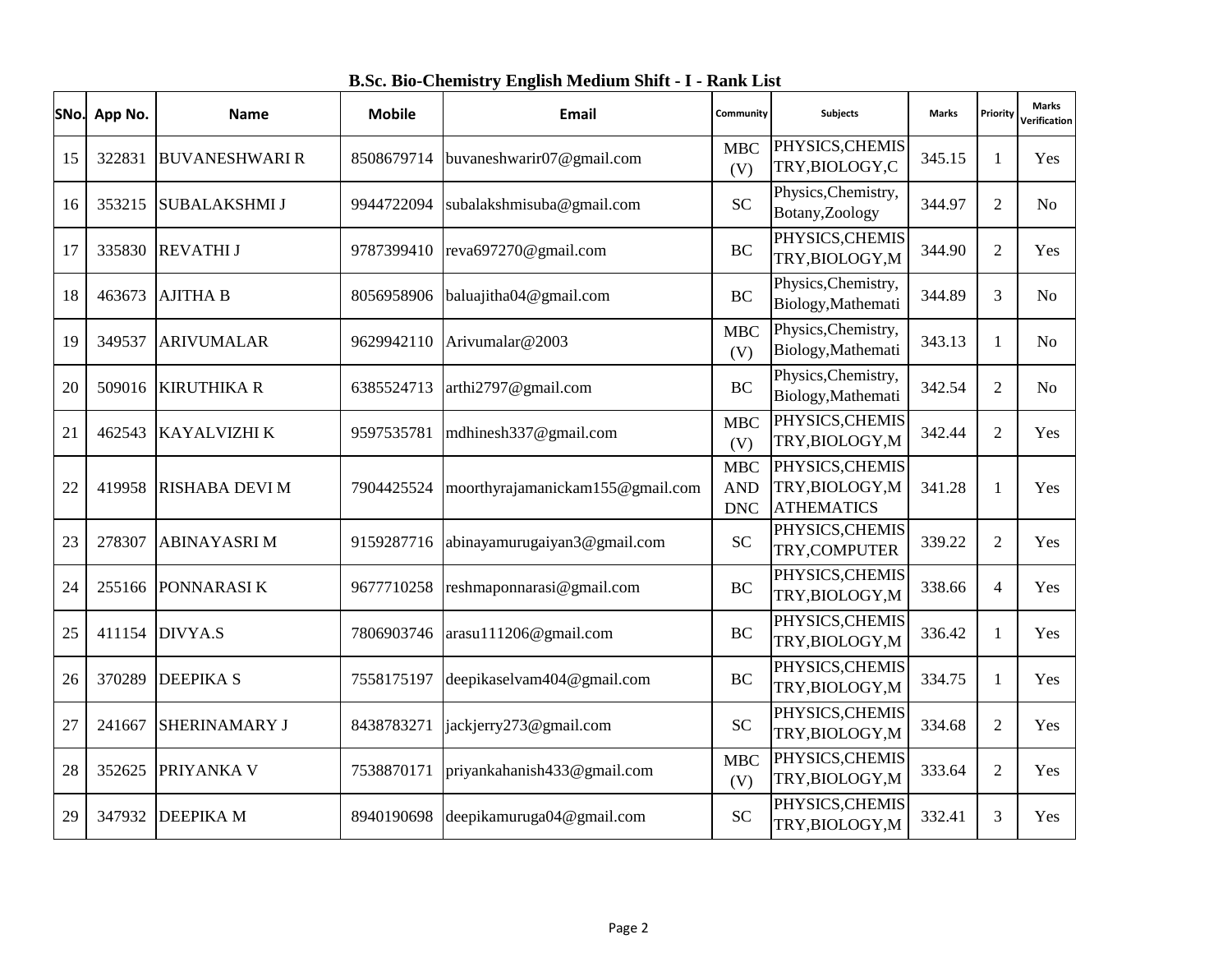| SNo. | App No. | <b>Name</b>             | <b>Mobile</b> | <b>Email</b>                | Community                              | <b>Subjects</b>                                         | <b>Marks</b> | Priority       | Marks<br>Verification |
|------|---------|-------------------------|---------------|-----------------------------|----------------------------------------|---------------------------------------------------------|--------------|----------------|-----------------------|
| 30   | 357759  | PREETHI V               | 6383268795    | meenachiv1969@gmail.com     | <b>MBC</b><br>(V)                      | PHYSICS, CHEMIS<br>TRY, BIOLOGY, M                      | 332.35       | 3              | Yes                   |
| 31   | 390294  | <b>ARCHANAK</b>         | 9150941140    | kupusamyarchana1@gmail.com  | <b>MBC</b><br>(V)                      | Physics, Chemistry,<br>Biology, Mathemati               | 331.81       | 1              | No                    |
| 32   | 232531  | DIVYADHARSHINI K.J      | 9944448902    | kjdd2003@gmail.com          | <b>BC</b>                              | PHYSICS, CHEMIS<br>TRY, BIOLOGY, C                      | 330.29       | 1              | Yes                   |
| 33   | 462369  | <b>KALAI SELVI K</b>    | 7094704286    | kalaik10204@gmail.com       | <b>MBC</b><br>(V)                      | PHYSICS, CHEMIS<br>TRY, BIOLOGY, C                      | 329.93       | 1              | <b>Yes</b>            |
| 34   | 503763  | <b>RAVINAE</b>          | 6382700464    | ethayarajae2000@gmail.com   | <b>MBC</b><br>(V)                      | Physics, Chemistry,<br>Biology, Mathemati               | 329.77       | 1              | N <sub>o</sub>        |
| 35   | 460604  | <b>NIVETHAT</b>         | 9843044790    | thirunvukkrasu464@gmail.com | <b>SC</b>                              | Physics, Chemistry,<br>Biology, Micro-                  | 329.08       | 4              | No.                   |
| 36   | 346429  | <b>ABINAYAR</b>         | 9566775427    | ezhilarasi387@gmail.com     | <b>MBC</b><br>(V)                      | PHYSICS, CHEMIS<br>TRY, BIOLOGY, M                      | 328.69       | 1              | Yes                   |
| 37   | 206889  | <b>GIRIJA R</b>         | 9944659268    | ramavalli3@gmail.com        | <b>MBC</b><br>(V)                      | PHYSICS, CHEMIS<br>TRY, BIOLOGY, M                      | 328.40       | 1              | Yes                   |
| 38   | 392209  | NIRANJANA.R.B           | 6381911105    | niranjananidarsh@gmail.com  | <b>SC</b>                              | Physics, Chemistry,<br>Biology, Mathemati               | 328.21       | 3              | No                    |
| 39   | 379382  | <b>SANKARIS</b>         | 9626385125    | sankarisankar96@gmail.com   | <b>SC</b>                              | PHYSICS, CHEMIS<br>TRY, BIOLOGY, M                      | 327.46       | $\overline{4}$ | Yes                   |
| 40   | 503658  | <b>RAMALIR</b>          | 9626926215    | ragulraji2905@gmail.com     | <b>SC</b>                              | PHYSICS, CHEMIS<br>TRY, BIOLOGY, M                      | 325.96       | 5              | Yes                   |
| 41   | 483946  | <b>KANAGAVARSHINI S</b> | 9626670573    | selvarajaathi776@gmail.com  | <b>MBC</b><br>(V)                      | PHYSICS, CHEMIS<br>TRY, BIOLOGY, N                      | 324.78       | 1              | Yes                   |
| 42   | 491838  | <b>KAVIYAM</b>          | 7358951008    | gavuthamcomputers@gmail.com | <b>BC</b>                              | Physics, Chemistry,<br>Botany, Zoology                  | 324.12       | 1              | No                    |
| 43   | 380289  | <b>SHOBANA R</b>        | 8610740349    | shobanaragu2004@gmail.com   | <b>SC</b>                              | PHYSICS, CHEMIS<br>TRY, BIOLOGY, M                      | 324.09       | 5              | Yes                   |
| 44   | 245368  | <b>V.SUVARNA LAKSMI</b> | 9500250011    | vrlashuuu@gmail.com         | <b>MBC</b><br><b>AND</b><br><b>DNC</b> | PHYSICS, CHEMIS<br>TRY, BIOLOGY, M<br><b>ATHEMATICS</b> | 324.01       |                | Yes                   |

**B.Sc. Bio-Chemistry English Medium Shift - I - Rank List**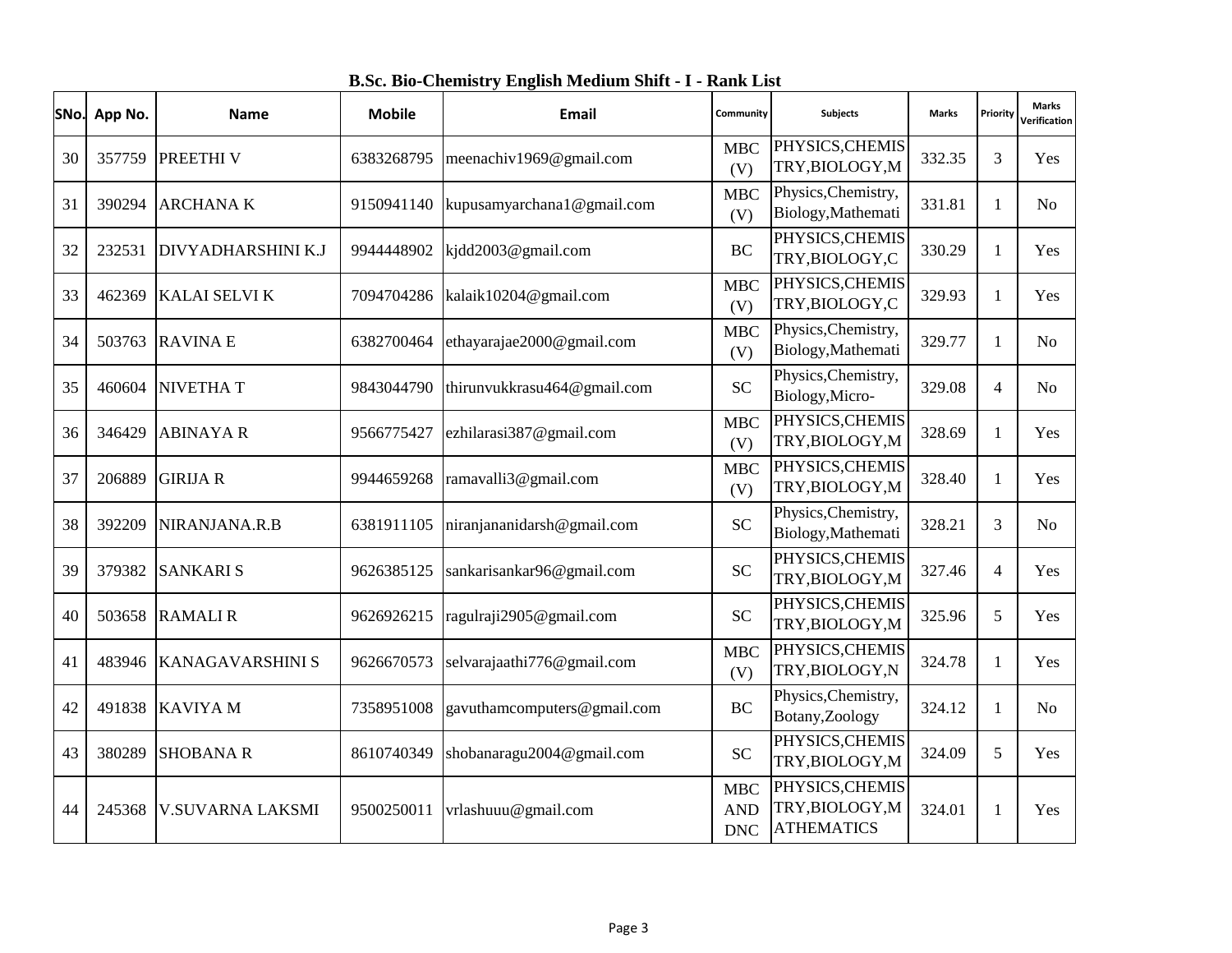|  |  | B.Sc. Bio-Chemistry English Medium Shift - I - Rank List |  |  |  |  |  |  |  |
|--|--|----------------------------------------------------------|--|--|--|--|--|--|--|
|--|--|----------------------------------------------------------|--|--|--|--|--|--|--|

| SNo. | App No. | <b>Name</b>         | <b>Mobile</b> | Email                           | <b>Subjects</b><br>Community           |                                                    | <b>Marks</b> | Priority       | <b>Marks</b><br>Verification |
|------|---------|---------------------|---------------|---------------------------------|----------------------------------------|----------------------------------------------------|--------------|----------------|------------------------------|
| 45   | 286475  | <b>SRINITHI R</b>   | 7708235198    | srinithirajasekaran10@gmail.com | <b>BC</b>                              | Mathematics, Physic<br>s, Chemistry, Biolog        | 324.00       | 2              | No                           |
| 46   | 375705  | <b>RASIKA S</b>     | 8220805709    | rasikasami2004@gmail.com        | <b>BC</b>                              | PHYSICS, CHEMIS<br>TRY, BIOLOGY, M                 | 323.69       | 1              | Yes                          |
| 47   | 207127  | <b>PREETHIG</b>     | 8925791632    | preeth-i@outlook.com            | <b>BC</b>                              | PHYSICS, CHEMIS<br>TRY, BIOLOGY, M                 | 323.18       | 1              | Yes                          |
| 48   | 373673  | <b>THULASIK</b>     | 9965259635    | KK223636@GMAIL.COM              | <b>MBC</b><br>(V)                      | PHYSICS, CHEMIS<br>TRY, BIOLOGY, M                 | 322.43       | 1              | Yes                          |
| 49   | 320792  | <b>ANUSHKA M</b>    | 8883987325    | anushkamathiyazhgan@gmail.com   | BC                                     | PHYSICS, CHEMIS<br>TRY, BIOLOGY, M                 | 321.82       | 1              | Yes                          |
| 50   | 382366  | JAYASUNDARI K       | 8754328451    | gkmadhavanmmt@gmail.com         | <b>MBC</b><br>(V)                      | PHYSICS, CHEMIS<br>TRY, BIOLOGY, M                 | 321.58       | $\overline{4}$ | Yes                          |
| 51   | 501521  | <b>RAVEENA R</b>    | 9566741447    | raveenamani2804@gmail.com       | <b>BC</b>                              | PHYSICS, CHEMIS<br>TRY, BIOLOGY, M                 | 320.92       | 1              | Yes                          |
| 52   | 508592  | <b>ANUPRIYA B</b>   | 8300903948    | shemab97@gmail.com              | <b>BC</b>                              | Physics, Chemistry,<br>Biology, Mathemati          | 320.34       | 3              | N <sub>o</sub>               |
| 53   | 510069  | <b>BIRUNDHAL</b>    | 6382748835    | praveenkumar182529@gmail.com    | <b>BC</b>                              | Physics, Chemistry,<br>Botany, Zoology             | 320.21       | $\overline{2}$ | N <sub>0</sub>               |
| 54   | 377463  | <b>NIGASHINI K</b>  | 9976278251    | nigalatha@gmail.com             | <b>SC</b>                              | PHYSICS, CHEMIS<br>TRY, BIOLOGY, M                 | 319.10       | 8              | Yes                          |
| 55   | 335135  | <b>SUBITHAR</b>     | 9698236301    | subitharamesh1023@gmail.com     | <b>SC</b>                              | PHYSICS, CHEMIS<br>TRY, BIOLOGY, M                 | 318.99       | 9              | Yes                          |
| 56   | 290213  | <b>LAVANYAK</b>     | 7010541959    | lavanya09062004@gmail.com       | <b>MBC</b><br><b>AND</b><br><b>DNC</b> | PHYSICS, CHEMIS<br>TRY, BOTANY, ZO<br><b>OLOGY</b> | 318.11       | 1              | Yes                          |
| 57   | 499726  | <b>KIRUTHIKA J</b>  | 9442779324    | kiruthika71196@gmail.com        | <b>BC</b>                              | Physics, Chemistry,<br>Botany, Zoology             | 318.00       | 3              | N <sub>o</sub>               |
| 58   | 331544  | <b>HARISAKTHI S</b> | 9444709878    | studiosankar33@gmail.com        | <b>BC</b>                              | PHYSICS, CHEMIS<br>TRY, BOTANY, ZO                 | 317.37       | 2              | Yes                          |
| 59   | 478146  | <b>RIONAP</b>       | 6381270228    | rionapeter30@gmail.com          | <b>BC</b>                              | Physics, Chemistry,<br>Biology, Advanced           | 317.00       | 2              | N <sub>o</sub>               |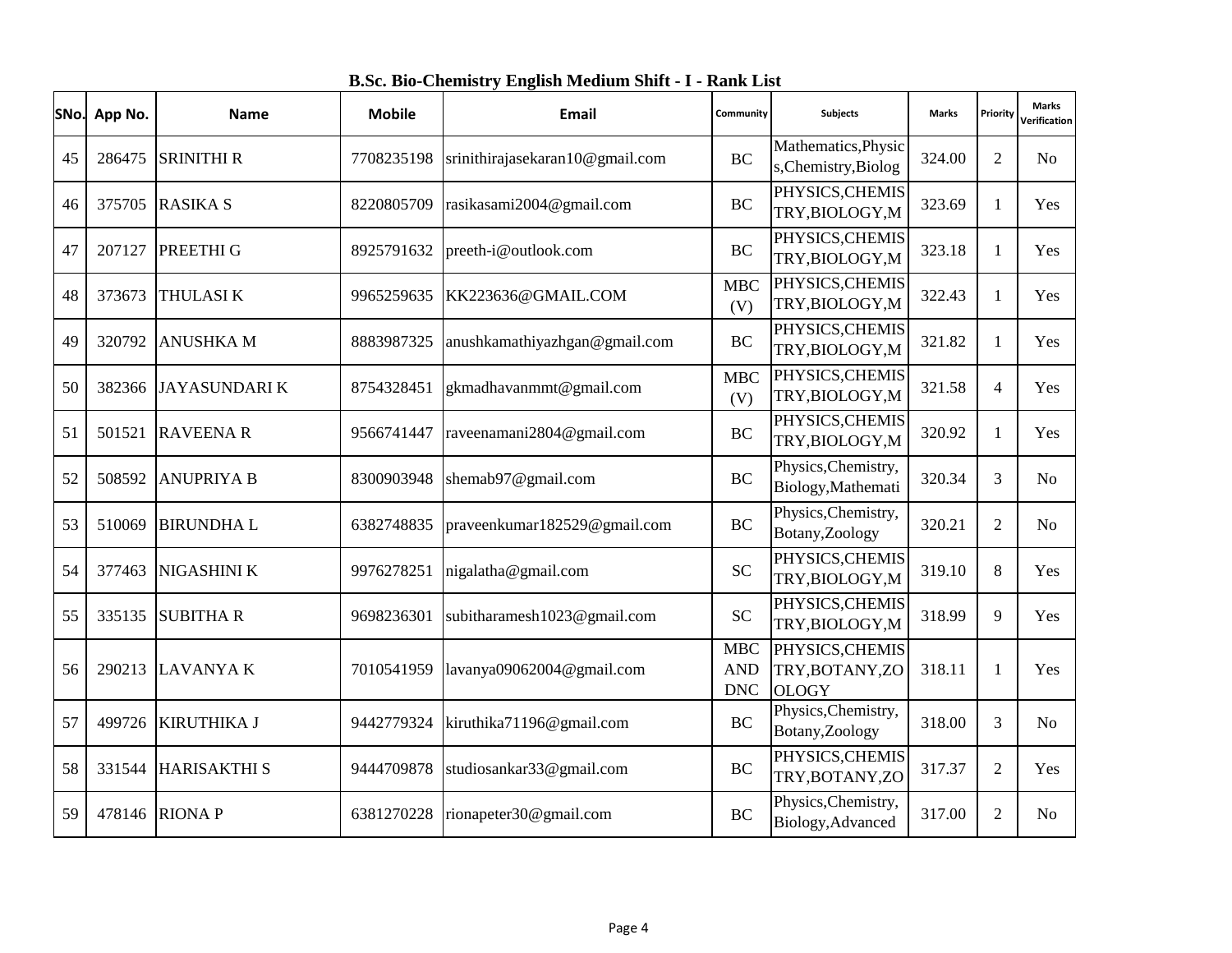| SNo. | App No. | <b>Name</b>           | <b>Mobile</b> | <b>Email</b>                   | <b>Subjects</b><br>Community |                                           | <b>Marks</b> | Priority       | <b>Marks</b><br>Verification |
|------|---------|-----------------------|---------------|--------------------------------|------------------------------|-------------------------------------------|--------------|----------------|------------------------------|
| 60   | 380924  | <b>PRITHAN</b>        | 9789372950    | priyanka2017ecn@gmail.com      | <b>SC</b>                    | PHYSICS, CHEMIS<br>TRY, BIOLOGY, M        | 316.39       | 3              | Yes                          |
| 61   | 457760  | <b>S.SATHA</b>        | 8825511074    | sathashanmugam94@gmail.com     | <b>BC</b>                    | PHYSICS, CHEMIS<br>TRY, BOTANY, ZO        | 316.28       | 1              | Yes                          |
| 62   | 486870  | <b>DEEPIKAT</b>       | 9965850629    | ganpat1986@yahoo.com           | <b>MBC</b><br>(V)            | Physics, Chemistry,<br>Biology, Mathemati | 315.52       | 1              | No                           |
| 63   | 262477  | <b>KARTHIKA R</b>     | 6369549064    | 18karthikaravi2004@gmail.com   | <b>SC</b>                    | PHYSICS, CHEMIS<br>TRY, BIOLOGY, M        | 315.20       | 3              | Yes                          |
| 64   | 410200  | <b>SALBIYA S</b>      | 8270813209    | samsalbiya26@gmail.com         | <b>SC</b>                    | PHYSICS, CHEMIS<br>TRY, BIOLOGY, M        | 314.74       | 3              | Yes                          |
| 65   | 405378  | <b>HARINIM</b>        | 9489858462    | harinimalaimani04@gmail.com    | <b>MBC</b><br>(V)            | PHYSICS, CHEMIS<br>TRY, BOTANY, ZO        | 314.12       | 1              | Yes                          |
| 66   | 432721  | <b>SELVAPRIYA S</b>   | 9600524597    | navaneethank521@gmail.com      | <b>MBC</b><br>(V)            | PHYSICS, CHEMIS<br>TRY, BIOLOGY, M        | 314.12       | 10             | Yes                          |
| 67   | 229222  | <b>VANATHI.P</b>      | 9944218936    | vanathi2004@gmail.com          | <b>SC</b>                    | PHYSICS, CHEMIS<br>TRY, BOTANY, ZO        | 313.54       | 1              | Yes                          |
| 68   | 441409  | <b>BAKKIYALAKSHMI</b> | 7639184723    | bakkiyalakshmi872004@gmail.com | <b>SC</b>                    | PHYSICS, CHEMIS<br>TRY, BOTANY, ZO        | 313.14       | 1              | Yes                          |
| 69   | 363022  | <b>SEEMAR</b>         | 9943181828    | raviseema1504@gmail.com        | <b>SC</b>                    | PHYSICS, CHEMIS<br>TRY, BIOLOGY, M        | 313.01       | 2              | Yes                          |
| 70   |         | 476266 LAVANYA G      | 9965264655    | vimalrajmech78@gmail.com       | <b>SC</b>                    | PHYSICS, CHEMIS<br>TRY, BIOLOGY, C        | 312.69       | 1              | Yes                          |
| 71   | 353491  | <b>DEVIKA G</b>       | 6369881599    | gunapalr1976@gmail.com         | <b>SC</b>                    | PHYSICS, CHEMIS<br>TRY, BIOLOGY, M        | 312.44       | 2              | Yes                          |
| 72   | 343913  | <b>VANITHAM</b>       | 8438652297    | ayyakannumani26@gmail.com      | <b>SC</b>                    | PHYSICS, CHEMIS<br>TRY, BIOLOGY, C        | 310.40       | $\overline{4}$ | Yes                          |
| 73   | 478379  | <b>J.VINOTHA</b>      | 9159745109    | james171972@gmail.com          | <b>BC</b>                    | Zoology, Botany, Ch<br>emistry, Physics   | 310.22       | 3              | No                           |
| 74   | 233389  | <b>SWEATHAR</b>       | 9095128086    | aramesevai@gmail.com           | <b>SC</b>                    | PHYSICS, CHEMIS<br>TRY, BIOLOGY, M        | 309.94       | $\overline{2}$ | Yes                          |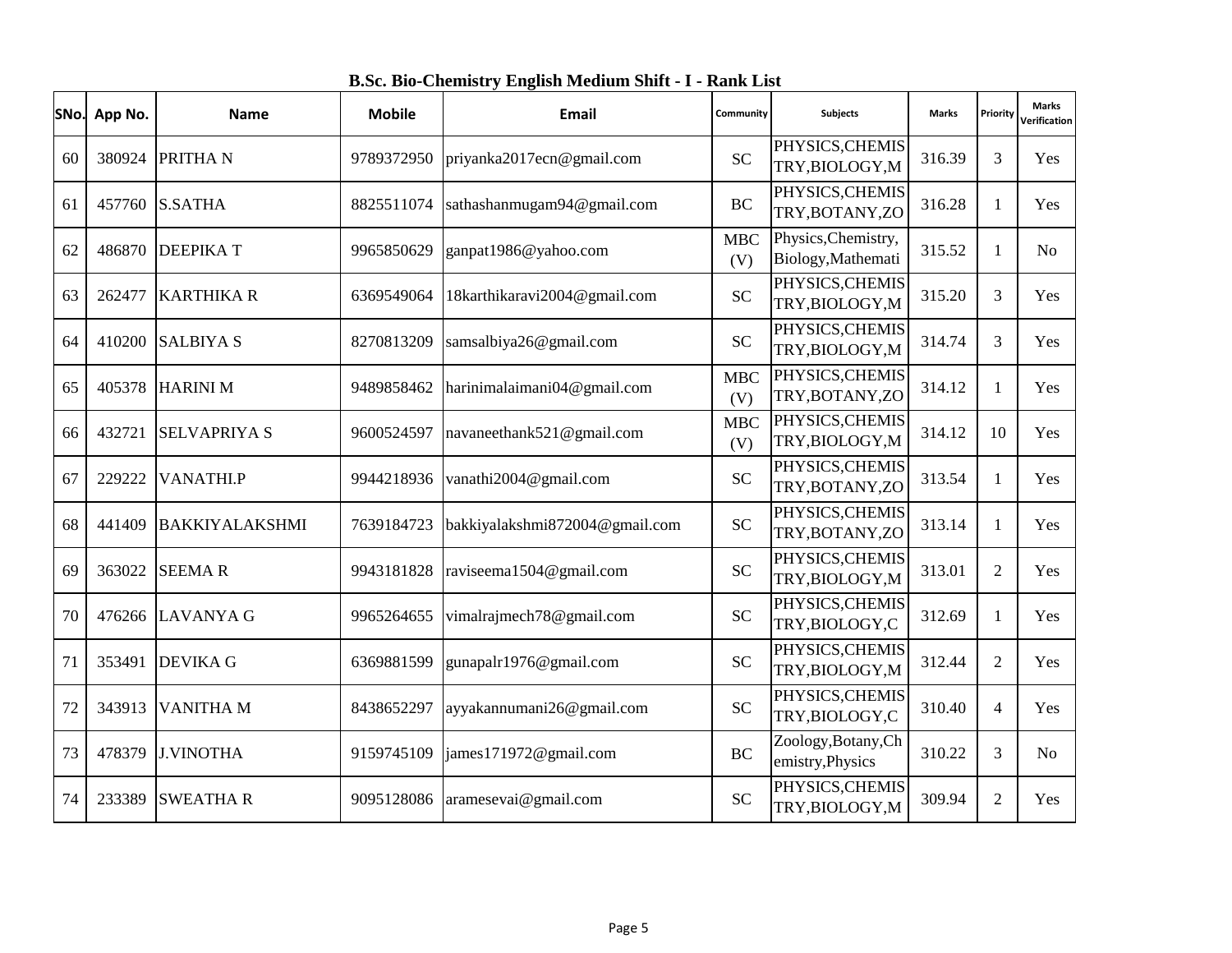|  |  |  |  |  |  |  | B.Sc. Bio-Chemistry English Medium Shift - I - Rank List |
|--|--|--|--|--|--|--|----------------------------------------------------------|
|--|--|--|--|--|--|--|----------------------------------------------------------|

|    | SNo. App No. | <b>Name</b>        | <b>Mobile</b> | Email                         | Community<br><b>Subjects</b>           |                                                      | <b>Marks</b> | Priority       | <b>Marks</b><br>Verification |
|----|--------------|--------------------|---------------|-------------------------------|----------------------------------------|------------------------------------------------------|--------------|----------------|------------------------------|
| 75 | 204320       | <b>PARKAVIS</b>    | 7402635731    | parkaviseetharaman3@gmail.com | <b>MBC</b><br>(V)                      | PHYSICS, CHEMIS<br>TRY, BIOLOGY, M                   | 309.11       | 1              | Yes                          |
| 76 | 286947       | <b>ARCHANAP</b>    | 9843679282    | archana04022004@gmail.com     | MBC<br><b>AND</b><br><b>DNC</b>        | PHYSICS, CHEMIS<br>TRY, BIOLOGY, C<br><b>OMPUTER</b> | 308.57       |                | Yes                          |
| 77 | 463379       | <b>THANUSIYA D</b> | 9159113204    | santhiyasabi895@gmail.com     | <b>MBC</b><br><b>AND</b><br><b>DNC</b> | Physics, Chemistry,<br>Biology, Bio-<br>Chemistry    | 306.79       | 1              | N <sub>o</sub>               |
| 78 | 373816       | NITHIYABHARATHI R  | 8111099050    | nithiyarbharathi@gmail.com    | <b>MBC</b><br>(V)                      | PHYSICS, CHEMIS<br>TRY, BIOLOGY, M                   | 306.53       | $\tau$         | Yes                          |
| 79 | 347442       | KANAGASUNDHARI S   | 8489004085    | sundharikanaga6@gmail.com     | <b>SC</b>                              | PHYSICS, CHEMIS<br>TRY, BIOLOGY, M                   | 304.63       | 1              | Yes                          |
| 80 | 504970       | <b>RANJANI M</b>   | 9361468694    | ranjani0801@gmail.com         | <b>BC</b>                              | PHYSICS, CHEMIS<br>TRY, BIOLOGY, M                   | 303.21       | 2              | Yes                          |
| 81 | 284541       | <b>SUVETHA S</b>   | 6380527806    | sankarmangudi2@gmail.com      | <b>MBC</b><br>(V)                      | PHYSICS, CHEMIS<br>TRY, BIOLOGY, M                   | 301.96       | 2              | Yes                          |
| 82 | 361918       | POOJA <sub>S</sub> | 9551577824    | arunkumar250989@gmail.com     | <b>SC</b>                              | PHYSICS, CHEMIS<br>TRY, BIOLOGY, M                   | 301.85       | 1              | Yes                          |
| 83 | 221629       | <b>SUVATHI S</b>   | 9566723478    | ssuvathi74@gmail.com          | <b>MBC</b><br>(V)                      | PHYSICS, CHEMIS<br>TRY, BIOLOGY, M                   | 301.67       | 5              | Yes                          |
| 84 | 382310       | <b>GOBIGA S</b>    | 6384275801    | ajithanbalagan9@gmail.com     | <b>SC</b>                              | PHYSICS, CHEMIS<br>TRY, BIOLOGY, C                   | 301.65       | 2              | Yes                          |
| 85 | 289512       | <b>RASIKA M</b>    | 9360673337    | subarasi1999@gmail.com        | <b>BC</b>                              | PHYSICS, CHEMIS<br>TRY, BIOLOGY, C                   | 301.55       | 1              | Yes                          |
| 86 | 476851       | <b>BAIRAVI</b>     | 8680987751    | vimals30696@gmail.com         | <b>MBC</b><br>(V)                      | PHYSICS, CHEMIS<br>TRY, BOTANY, ZO                   | 301.37       | 3              | Yes                          |
| 87 | 388699       | <b>SUBASRI</b>     | 9500335332    | subasrisubasri307@gmail.com   | <b>MBC</b><br>(V)                      | PHYSICS, CHEMIS<br>TRY, BIOLOGY, C                   | 301.08       | $\overline{2}$ | Yes                          |
| 88 | 502616       | <b>BOOMIHA C</b>   | 9361675724    | agastin897@gmail.com          | <b>SC</b>                              | PHYSICS, CHEMIS<br>TRY, BOTANY, ZO                   | 301.07       | 2              | Yes                          |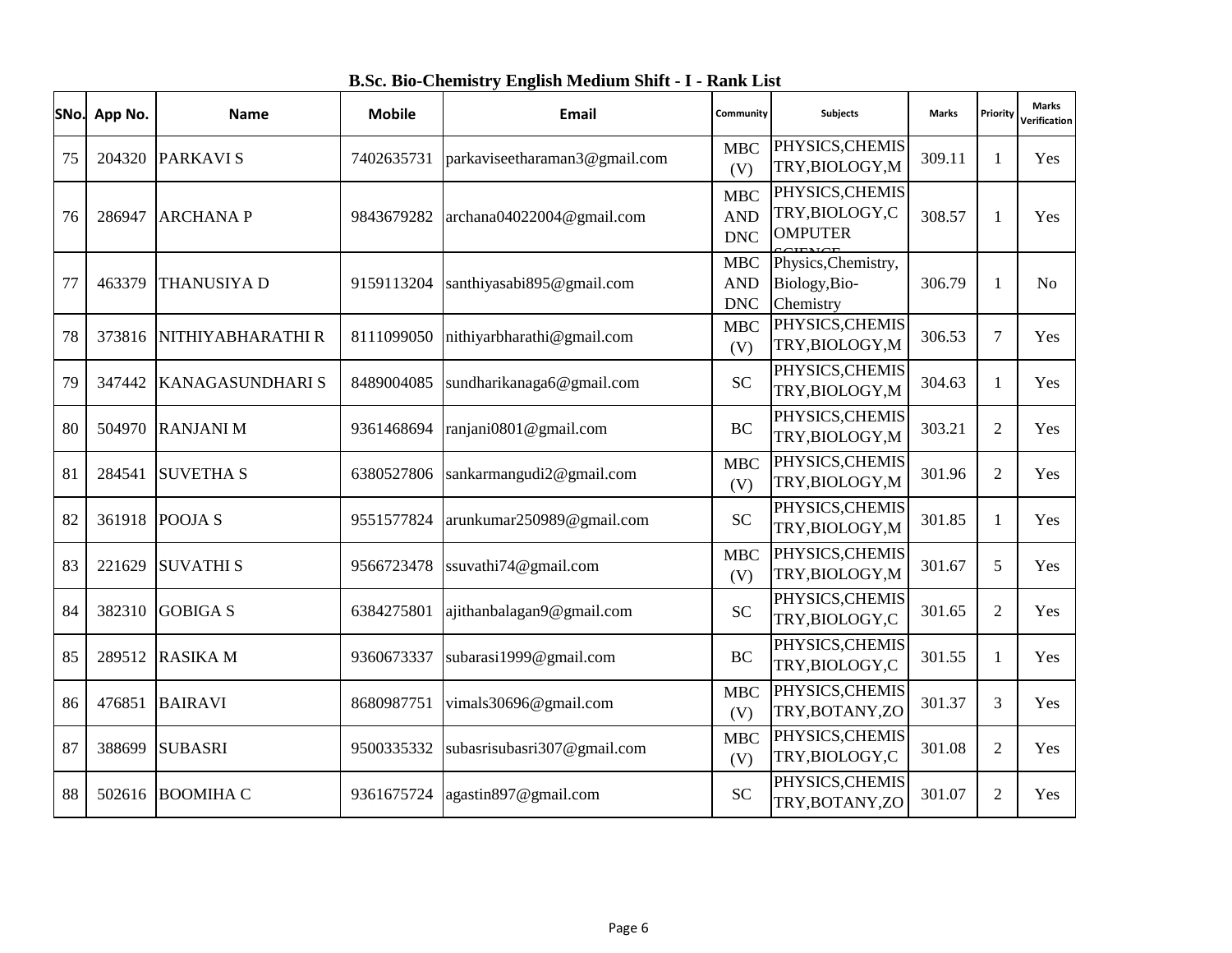|  |  |  |  |  |  |  | B.Sc. Bio-Chemistry English Medium Shift - I - Rank List |
|--|--|--|--|--|--|--|----------------------------------------------------------|
|--|--|--|--|--|--|--|----------------------------------------------------------|

|     | SNo. App No. | <b>Name</b>             | <b>Mobile</b> | Email                               | Community<br><b>Subjects</b>                          |                                                         | <b>Marks</b> | Priority       | <b>Marks</b><br>Verification |
|-----|--------------|-------------------------|---------------|-------------------------------------|-------------------------------------------------------|---------------------------------------------------------|--------------|----------------|------------------------------|
| 89  | 359082       | <b>PREETHAK</b>         | 6380727410    | priyadharshinikannan2000@gmasil.com | <b>SC</b>                                             | PHYSICS, CHEMIS<br>TRY, BIOLOGY, C                      | 300.97       | 3              | Yes                          |
| 90  | 386851       | <b>KEERTHANA V</b>      | 6381629665    | keerthanaveng2004@gmail.com         | <b>MBC</b><br>(V)                                     | PHYSICS, CHEMIS<br>TRY, BOTANY, ZO                      | 300.69       | 1              | <b>Yes</b>                   |
| 91  |              | 504406 PAVITHRA R       | 9361834884    | sandhiyaradha191205@gmail.com       | <b>MBC</b>                                            | Physics, Chemistry,<br>Biology, Mathemati               | 300.29       | 1              | N <sub>o</sub>               |
| 92  | 419924       | <b>SENTHAMIZH S</b>     | 9789361421    | sribrundhasribrundha@gmail.com      | <b>MBC</b><br>(V)                                     | PHYSICS, CHEMIS<br>TRY, BIOLOGY, M                      | 300.26       | 1              | <b>Yes</b>                   |
| 93  | 420535       | <b>ABINAYA.B</b>        | 6382130117    | kavimanukavimani346@gmail.com       | <b>SC</b>                                             | PHYSICS, CHEMIS<br>TRY, BIOLOGY, C                      | 299.54       | 1              | <b>Yes</b>                   |
| 94  | 338730       | <b>NAVEENAE</b>         | 9842256298    | nethajisubbass@gmail.com            | <b>MBC</b>                                            | PHYSICS, CHEMIS<br>TRY, BIOLOGY, M                      | 297.68       | $\overline{4}$ | Yes                          |
| 95  | 254991       | <b>AMBIGAI J</b>        | 9361037692    | kmaniambi@gmail.com                 | <b>BC</b>                                             | PHYSICS, CHEMIS<br>TRY, BOTANY, ZO                      | 296.40       | 1              | Yes                          |
| 96  | 305596       | <b>MALINI R</b>         | 8610683592    | raviramkumar1996@gmail.com          | <b>SC</b>                                             | PHYSICS, CHEMIS<br>TRY, BOTANY, ZO                      | 296.00       | 1              | Yes                          |
| 97  | 419833       | <b>SHANMUGAPRIYA A</b>  | 9786402661    | shanmugapriyaa786@gmail.com         | <b>MBC</b><br><b>AND</b><br>$\ensuremath{\text{DNC}}$ | PHYSICS, CHEMIS<br>TRY, BIOLOGY, M<br><b>ATHEMATICS</b> | 295.40       | 1              | <b>Yes</b>                   |
| 98  | 216519       | <b>ANAMIKA M</b>        | 7397115657    | anamikapapa30@gmail.com             | <b>SC</b>                                             | PHYSICS, CHEMIS<br>TRY, BIOLOGY, M                      | 294.99       | 1              | <b>Yes</b>                   |
| 99  | 345292       | PRAVEENA M              | 9092395834    | jamessarahaaroan1985@gmail.com      | <b>SC</b>                                             | PHYSICS, CHEMIS<br>TRY, BOTANY, ZO                      | 293.94       | 2              | Yes                          |
| 100 | 251902       | PRIYADHARSHINI K        | 9578204997    | kamaraj1731980@gmail.com            | <b>SC</b>                                             | PHYSICS, CHEMIS<br>TRY, BOTANY, ZO                      | 293.25       | 2              | Yes                          |
| 101 | 503466       | <b>NIYAZHINI M</b>      | 8903123458    | niyazhini2004@gmail.com             | <b>SC</b>                                             | Physics, Chemistry,<br>Biology, Mathemati               | 292.35       | $\overline{2}$ | N <sub>o</sub>               |
| 102 | 345315       | <b>JEGATHEESHWARI D</b> | 7810044954    | jd3062002@gmail.com                 | <b>SC</b>                                             | PHYSICS, CHEMIS<br>TRY, BIOLOGY, M                      | 291.57       | 3              | <b>Yes</b>                   |
| 103 | 297476       | <b>SAMITHAR</b>         | 9361891105    | samithasamitha987@gmail.com         | <b>BC</b>                                             | PHYSICS, CHEMIS<br>TRY, BIOLOGY, M                      | 290.71       | 3              | Yes                          |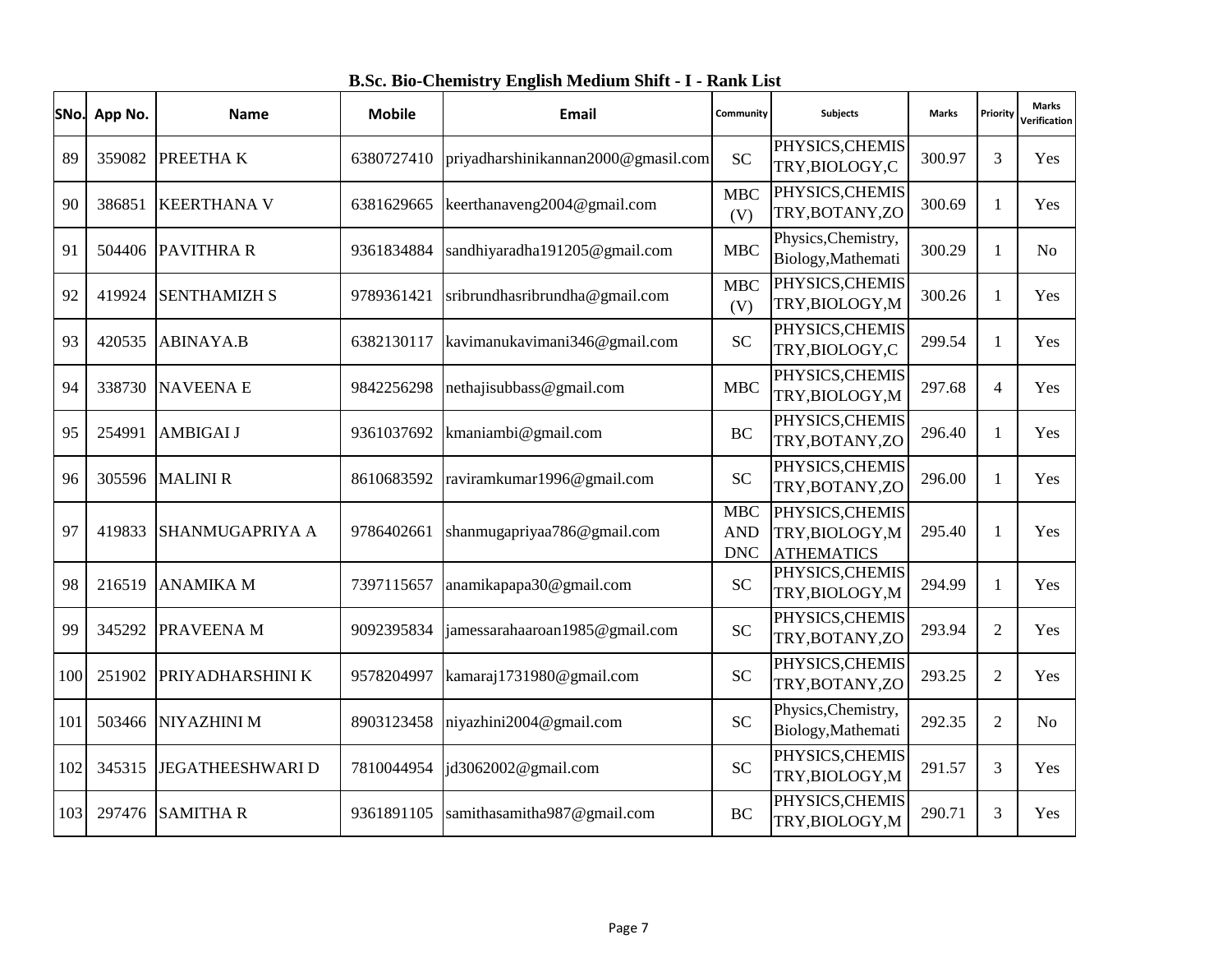|  |  |  |  |  |  |  | B.Sc. Bio-Chemistry English Medium Shift - I - Rank List |
|--|--|--|--|--|--|--|----------------------------------------------------------|
|--|--|--|--|--|--|--|----------------------------------------------------------|

| SNo. | App No. | <b>Name</b>         | <b>Mobile</b> | <b>Email</b>                     | Community         | <b>Subjects</b>                           | <b>Marks</b> | Priority       | <b>Marks</b><br>Verification |
|------|---------|---------------------|---------------|----------------------------------|-------------------|-------------------------------------------|--------------|----------------|------------------------------|
| 104  | 467649  | <b>SUDHARSINI S</b> | 8110929867    | moganamonisha2003@gmail.com      | <b>SC</b>         | PHYSICS, CHEMIS<br>TRY, BOTANY, ZO        | 290.11       | 1              | Yes                          |
| 105  | 420605  | <b>SARANYA C</b>    | 9361109462    | saranyasarayan70@gmail.com       | <b>MBC</b><br>(V) | PHYSICS, CHEMIS<br>TRY, BOTANY, ZO        | 286.80       | 1              | Yes                          |
| 106  | 237062  | <b>BOOMIGA</b>      | 9786741398    | boomigab03112003@gmail.com       | <b>SCA</b>        | PHYSICS, CHEMIS<br>TRY, BOTANY, ZO        | 286.40       | $\overline{2}$ | Yes                          |
| 107  | 204234  | <b>ELAKKIYA P</b>   | 9360443570    | elakkiyap145@gmail.com           | <b>SC</b>         | PHYSICS, CHEMIS<br>TRY, BIOLOGY, C        | 284.68       | 3              | Yes                          |
| 108  | 397572  | <b>S.SAKTHI</b>     | 9698982686    | premalatha2802@gmail.com         | <b>BC</b>         | PHYSICS, CHEMIS<br>TRY, BIOLOGY, M        | 283.03       | 1              | <b>Yes</b>                   |
| 109  |         | 445434 ELAKKIYA E   | 8012151909    | mathumonisha43@gmail.com         | <b>MBC</b><br>(V) | PHYSICS, CHEMIS<br>TRY, BIOLOGY, M        | 282.85       | 1              | Yes                          |
| 110  | 433350  | <b>ROHINI V</b>     | 7094331499    | rohinivaithiyanathan04@gmail.com | <b>SC</b>         | PHYSICS, CHEMIS<br>TRY, BIOLOGY, C        | 282.30       |                | Yes                          |
| 111  |         | 416070 PRASANNA M   | 8248818055    | sathishsathishammu@gmail.com     | <b>SC</b>         | PHYSICS, CHEMIS<br>TRY, BIOLOGY, M        | 281.21       | 1              | Yes                          |
| 112  |         | 333142 M.AARTHI     | 9626407773    | aarthiaasai06@gmail.com          | <b>SC</b>         | PHYSICS, CHEMIS<br>TRY, BIOLOGY, M        | 279.72       | 1              | Yes                          |
| 113  | 504558  | <b>GURUSRIN</b>     | 8825535460    | nadanam0607@gmail.com            | <b>MBC</b><br>(V) | PHYSICS, CHEMIS<br>TRY, BIOLOGY, M        | 279.26       | $\overline{2}$ | Yes                          |
| 114  | 344836  | <b>VISHVATHA P</b>  | 8610787922    | vishvathavishvatha@gmail.com     | <b>MBC</b><br>(V) | PHYSICS, CHEMIS<br>TRY, BIOLOGY, M        | 278.43       | 2              | Yes                          |
| 115  | 438222  | <b>JANANIC</b>      | 6380241507    | jananichinnathurai987@gmail.com  | <b>SC</b>         | Physics, Chemistry,<br>Biology, Mathemati | 278.35       | 3              | N <sub>o</sub>               |
| 116  | 291183  | <b>KOUSALYAM</b>    | 9342232359    | kousalyamohan8@gmail.com         | <b>BC</b>         | PHYSICS, CHEMIS<br>TRY, BIOLOGY, C        | 278.11       | 1              | Yes                          |
| 117  | 300299  | <b>DEVIPRIYA P</b>  | 8940152334    | devipriyapalanivel2004@gmail.com | <b>SC</b>         | PHYSICS, CHEMIS<br>TRY, BIOLOGY, C        | 277.37       | 2              | Yes                          |
| 118  | 472449  | Rathna Maya S       | 8778861278    | rathnamayatn@gmail.com           | <b>BC</b>         | Physics, Chemistry,<br>Biology, Mathemati | 277.00       |                | N <sub>o</sub>               |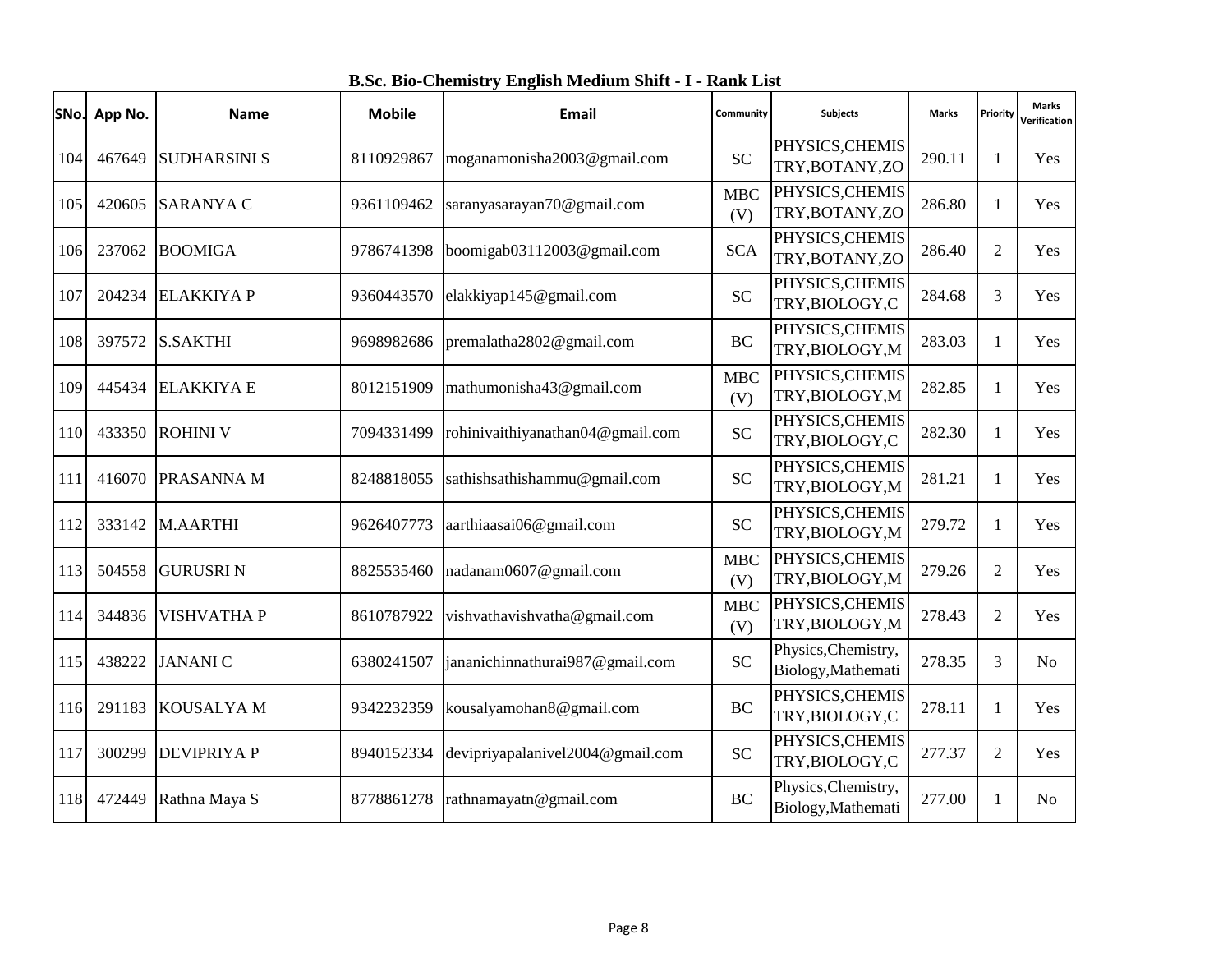|  |  |  |  |  |  |  |  | B.Sc. Bio-Chemistry English Medium Shift - I - Rank List |
|--|--|--|--|--|--|--|--|----------------------------------------------------------|
|--|--|--|--|--|--|--|--|----------------------------------------------------------|

|     | SNo. App No. | <b>Name</b>            | <b>Mobile</b> | <b>Email</b>                | Community         | <b>Subjects</b>                           | <b>Marks</b> | Priority       | <b>Marks</b><br><b>Verification</b> |
|-----|--------------|------------------------|---------------|-----------------------------|-------------------|-------------------------------------------|--------------|----------------|-------------------------------------|
| 119 | 395960       | <b>DHUSHYAD</b>        | 7339435902    | thilagavathidhaya@gmail.com | <b>SC</b>         | PHYSICS, CHEMIS<br>TRY, BIOLOGY, M        | 276.93       | 11             | Yes                                 |
| 120 | 437036       | <b>SINDHUJA M</b>      | 6374400457    | surya $2812001@$ gmail.com  | <b>SC</b>         | PHYSICS, CHEMIS<br>TRY, BOTANY, ZO        | 276.68       | $\overline{3}$ | Yes                                 |
| 121 | 456374       | <b>NIVETHAR</b>        | 7867806358    | nivetharn724@gmail.com      | <b>SC</b>         | PHYSICS, CHEMIS<br>TRY, BIOLOGY, M        | 273.39       | 5              | <b>Yes</b>                          |
| 122 | 232412       | <b>S DEEPALAKSHMI</b>  | 8056264991    | lakshmi1999apeed@gmail.com  | <b>SC</b>         | Physics, Chemistry,<br>Biology, Mathemati | 273.00       | 1              | No                                  |
| 123 | 319276       | <b>SRILAKSHMI R</b>    | 7339293118    | adhivignesh338@gmail.com    | <b>BC</b>         | PHYSICS, CHEMIS<br>TRY, BIOLOGY, M        | 272.86       | 2              | Yes                                 |
| 124 | 412044       | <b>SANTHIYA S</b>      | 6382996458    | kkv06062003@gmail.com       | <b>SC</b>         | PHYSICS, CHEMIS<br>TRY, BOTANY, ZO        | 271.69       | $\mathbf{1}$   | Yes                                 |
| 125 | 492825       | <b>AARTHIB</b>         | 7094176601    | muruganbala511@gmail.com    | <b>SC</b>         | PHYSICS, CHEMIS<br>TRY, BIOLOGY, BI       | 271.43       | $\overline{2}$ | Yes                                 |
| 126 | 233073       | <b>DIVYAT</b>          | 7373378284    | niven4800@gmail.com         | <b>SC</b>         | PHYSICS, CHEMIS<br>TRY, BIOLOGY, C        | 269.16       | $\overline{4}$ | <b>Yes</b>                          |
| 127 | 383934       | <b>SUJITHA MURUGAN</b> | 9342467255    | kprabakaranvdl11@gmail.com  | <b>MBC</b><br>(V) | PHYSICS, CHEMIS<br>TRY, BOTANY, ZO        | 269.09       | $\mathbf{1}$   | Yes                                 |
| 128 | 364335       | <b>LAVANYA V</b>       | 9655712394    | lavanya7994@gmail.com       | <b>SC</b>         | PHYSICS, CHEMIS<br>TRY, BIOLOGY, M        | 269.00       | 3              | <b>Yes</b>                          |
| 129 | 419920       | <b>REVATHIS</b>        | 8903955847    | isadsi1995@gmail.com        | <b>SC</b>         | PHYSICS, CHEMIS<br>TRY, BOTANY, ZO        | 267.66       | $\overline{2}$ | Yes                                 |
| 130 | 351608       | <b>BRINDHADEVI G</b>   | 8523967467    | brindhadevi5454@gmail.com   | <b>SC</b>         | PHYSICS, CHEMIS<br>TRY, BIOLOGY, BI       | 266.39       | 2              | Yes                                 |
| 131 | 410721       | <b>SABITHA S</b>       | 9342293088    | sankarsabitha7@gmail.com    | <b>SC</b>         | PHYSICS, CHEMIS<br>TRY, BOTANY, ZO        | 265.94       | $\overline{2}$ | Yes                                 |
| 132 | 403041       | <b>NANCY P</b>         | 8508374266    | nancypushba2001@gmail.com   | <b>SC</b>         | PHYSICS, CHEMIS<br>TRY, BOTANY, ZO        | 265.14       | $\overline{4}$ | Yes                                 |
| 133 | 332423       | <b>JABAKANI S</b>      | 9791641026    | vijayakanthnsp@gmail.com    | <b>SC</b>         | PHYSICS, CHEMIS<br>TRY, BIOLOGY, M        | 261.43       | 1              | Yes                                 |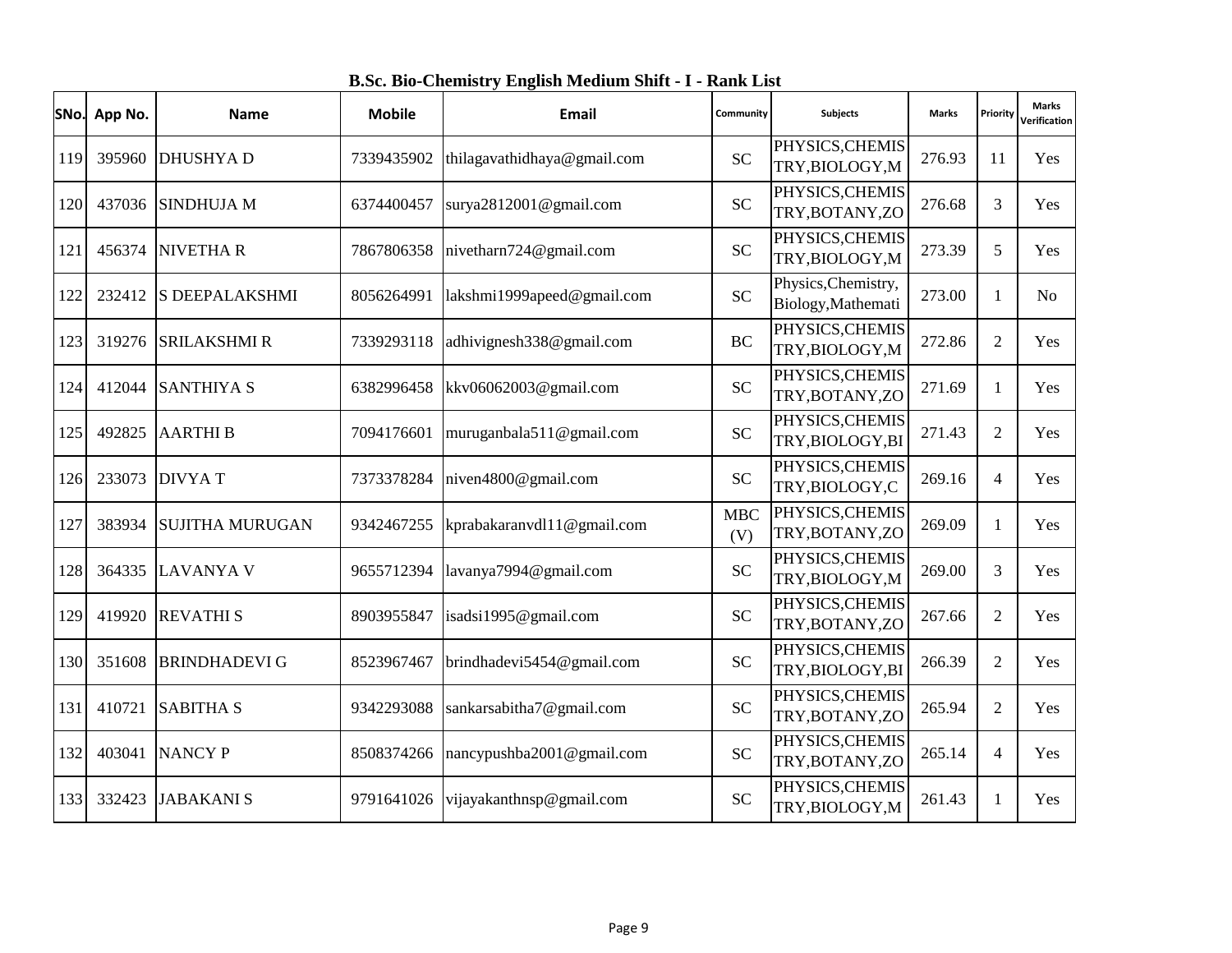| SNo. | App No. | <b>Name</b>             | <b>Mobile</b> | Email                         | Community                                        | <b>Subjects</b>                                                     | <b>Marks</b> | Priority       | Marks<br>Verification |
|------|---------|-------------------------|---------------|-------------------------------|--------------------------------------------------|---------------------------------------------------------------------|--------------|----------------|-----------------------|
| 134  | 382785  | <b>GAYATHRIS</b>        | 9585159059    | gayathrisekar566@gmail.com    | <b>SC</b>                                        | PHYSICS, CHEMIS<br>TRY, BIOLOGY, M                                  | 260.53       | 6              | Yes                   |
| 135  | 284822  | PONNI B                 | 9342487380    | ponnikadagam@gmail.com        | <b>SC</b>                                        | PHYSICS, CHEMIS<br>TRY, BOTANY, ZO                                  | 260.27       | 2              | Yes                   |
| 136  | 383413  | <b>ANUSIYA S</b>        | 9788539423    | kpmkskakil@gmail.com          | <b>SC</b>                                        | PHYSICS, CHEMIS<br>TRY, BIOLOGY, M                                  | 260.25       | 1              | Yes                   |
| 137  | 339383  | <b>KALAIVANI K</b>      | 8883027395    | kalaivanik30092002@gmail.com  | <b>SC</b>                                        | Physics, Chemistry,<br>Biology, Computer                            | 259.00       | $\overline{2}$ | No                    |
| 138  | 371324  | <b>BAKKIYALAKSHMI S</b> | 9025178904    | Bakyabakya368@gmail.com       | <b>MBC</b><br>(V)                                | Physics, Chemistry,<br>Biology, Mathemati                           | 259.00       | 1              | No                    |
| 139  | 359580  | PRADEEPA E              | 9894921765    | epradeepa2004@gmail.com       | <b>SC</b>                                        | Physics, Chemistry,<br>Biology, Mathemati                           | 256.71       | $\overline{2}$ | No                    |
| 140  | 475941  | <b>ABARNA B</b>         | 7539924828    | abarnabala02@gmail.com        | <b>MBC</b><br><b>AND</b><br>$\operatorname{DNC}$ | Physics, Chemistry,<br>Biology, Mathemati<br>$\overline{\text{cs}}$ | 256.00       |                | No                    |
| 141  | 353164  | <b>RANJANI R</b>        | 9342775818    | ranjaniram@gmail.com          | <b>SC</b>                                        | PHYSICS, CHEMIS<br>TRY, BOTANY, ZO                                  | 255.93       | 3              | Yes                   |
| 142  | 334854  | <b>BHARATHIR</b>        | 6374501166    | semmalarsemmalar243@gmail.com | <b>BC</b>                                        | PHYSICS, CHEMIS<br>TRY, BIOLOGY, C                                  | 255.72       | $\overline{2}$ | Yes                   |
| 143  | 409520  | <b>SUSHMITHA S</b>      | 6380092426    | sushmitha26062004@gmail.com   | <b>SC</b>                                        | Physics, Chemistry,<br>Biology, Mathemati                           | 255.09       | 2              | No                    |
| 144  | 465757  | <b>KAVYAM</b>           | 9626326938    | kavyamurugan2003@gmail.com    | <b>MBC</b><br>(V)                                | PHYSICS, CHEMIS<br>TRY, BIOLOGY, M                                  | 253.39       | 3              | Yes                   |
| 145  | 408687  | <b>VARSHINI R</b>       | 9150169509    | green9096@gmail.com           | <b>SC</b>                                        | PHYSICS, CHEMIS<br>TRY, BOTANY, ZO                                  | 253.15       | 1              | Yes                   |
| 146  | 338338  | <b>KAVIYAM</b>          | 6374256823    | kaviyamanogaran2001@gmail.com | <b>BC</b>                                        | Physics, Chemistry,<br>Biology, Mathemati                           | 252.00       | 3              | No                    |
| 147  | 353634  | VISHNUPRIYA D           | 8098132597    | saparimaran@gmail.com         | <b>MBC</b><br>(V)                                | PHYSICS, CHEMIS<br>TRY, BOTANY, ZO                                  | 251.83       | $\overline{2}$ | Yes                   |
| 148  | 454593  | <b>SUGANYA R</b>        | 9092519480    | suganyaravi124@gmail.com      | <b>SC</b>                                        | Physics, Chemistry,<br>Botany, Zoology                              | 248.29       | 3              | No                    |

**B.Sc. Bio-Chemistry English Medium Shift - I - Rank List**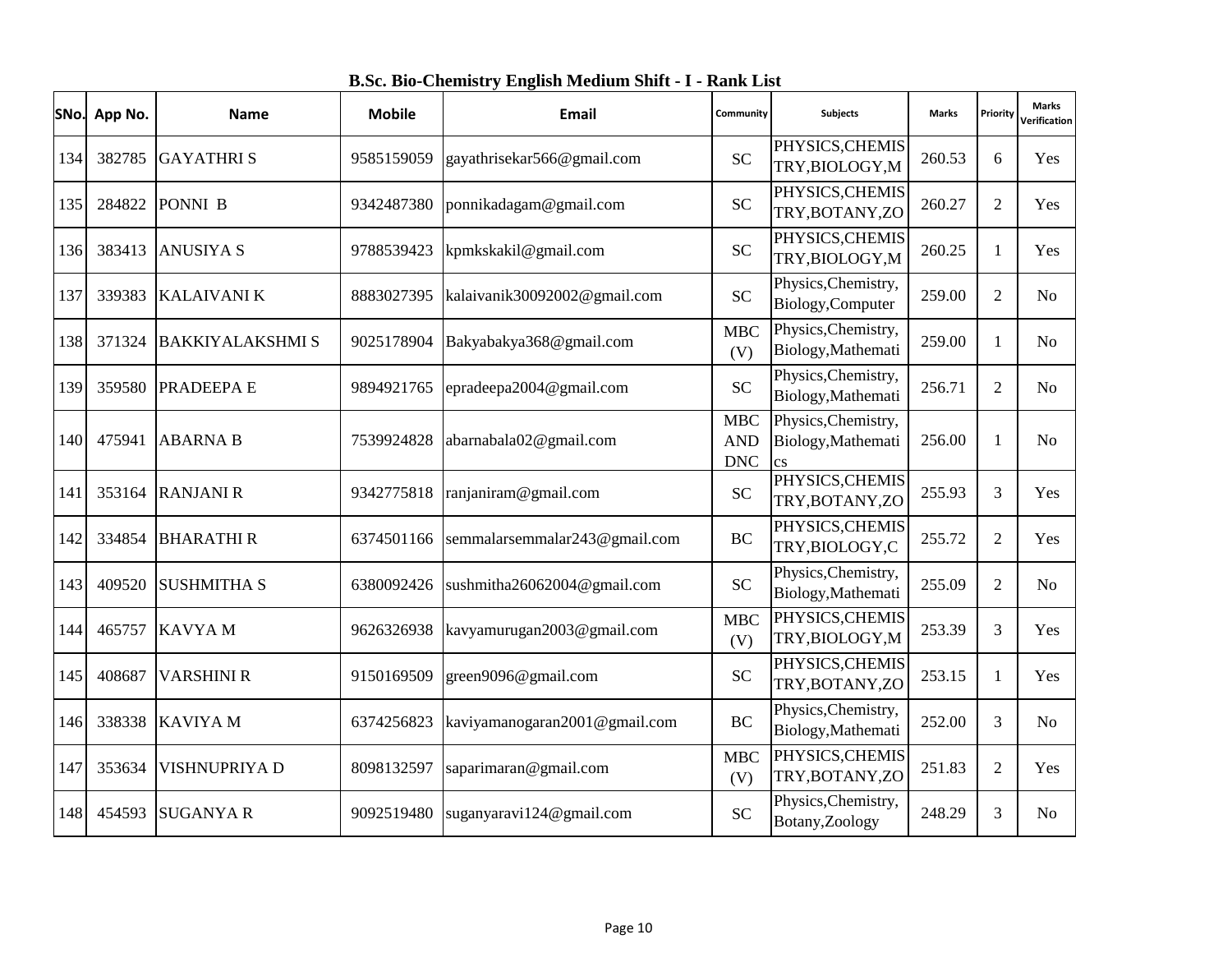| B.Sc. Bio-Chemistry English Medium Shift - I - Rank List |  |
|----------------------------------------------------------|--|
|                                                          |  |

|     | SNo. App No. | <b>Name</b>              | <b>Mobile</b> | <b>Email</b>                   | Community                              | <b>Subjects</b>                                    | <b>Marks</b> | Priority       | <b>Marks</b><br>Verification |
|-----|--------------|--------------------------|---------------|--------------------------------|----------------------------------------|----------------------------------------------------|--------------|----------------|------------------------------|
| 149 | 384052       | VIJAYALAKSHMI            | 9360410577    | thiruelango99@gmail.com        | <b>SC</b>                              | Physics, Chemistry,<br>Biology, Computer           | 244.24       | $\overline{2}$ | N <sub>o</sub>               |
| 150 | 402288       | <b>NIVEDHA S</b>         | 9585427543    | kaviya1182001@gmail.com        | <b>BC</b>                              | PHYSICS, CHEMIS<br>TRY, BIOLOGY, C                 | 243.55       | 3              | Yes                          |
| 151 | 398682       | <b>PUSHPA M</b>          | 9698475501    | krishdhudivya@gmail.com        | <b>SC</b>                              | PHYSICS, CHEMIS<br>TRY, BOTANY, ZO                 | 241.15       | 2              | Yes                          |
| 152 | 368952       | <b>KOTHESWARI V</b>      | 9080463572    | kotheswariv@gmail.com          | <b>MBC</b><br>(V)                      | Physics, Chemistry,<br>Botany, Zoology             | 241.00       | 1              | No                           |
| 153 | 399339       | <b>VIJAYA V</b>          | 8754078489    | ayyappanvadivel57@gmail.com    | <b>BC</b>                              | PHYSICS, CHEMIS<br>TRY, BOTANY, ZO                 | 240.52       | $\mathbf{1}$   | Yes                          |
| 154 | 335973       | <b>MADHUMIDHA M</b>      | 9789385459    | madhumitha23122003@gmail.com   | <b>SC</b>                              | PHYSICS, CHEMIS<br>TRY, BOTANY, ZO                 | 239.65       | $\overline{2}$ | Yes                          |
| 155 | 377402       | <b>VINOTHINI R</b>       | 9677038339    | vino33669@gmail.com            | <b>SC</b>                              | Physics, Chemistry,<br>Biology, Mathemati          | 237.00       | $\overline{2}$ | N <sub>o</sub>               |
| 156 | 456399       | <b>ABARNA ANNAPOORAN</b> | 9361640528    | abarna2003@gmail.com           | <b>MBC</b><br>(V)                      | PHYSICS, CHEMIS<br>TRY, BIOLOGY, M                 | 235.26       | $\overline{2}$ | Yes                          |
| 157 | 353115       | <b>ANANTHALAKSHMI S</b>  | 9629000836    | kalasanthiya19@gmail.com       | <b>SC</b>                              | PHYSICS, CHEMIS<br>TRY, BOTANY, ZO                 | 232.87       | 1              | Yes                          |
| 158 | 413461       | <b>ROOBANA G</b>         | 7639162392    | roobana4504@gmail.com          | <b>MBC</b><br><b>AND</b><br><b>DNC</b> | PHYSICS, CHEMIS<br>TRY, BOTANY, ZO<br><b>OLOGY</b> | 229.83       | $\overline{2}$ | Yes                          |
| 159 | 212645       | <b>MEGALA S</b>          | 7868961471    | thivithas2000@gmail.com        | <b>SC</b>                              | Physics, Chemistry,<br>Botany, Zoology             | 207.00       | 3              | N <sub>o</sub>               |
| 160 | 273284       | <b>DHIVYADHARSHINI</b>   | 9489467184    | dhivyadharshinithiru@gmail.com | <b>MBC</b><br>(V)                      | Physics, Chemistry,<br>Botany, Zoology             | 205.00       | $\overline{2}$ | N <sub>o</sub>               |
| 161 | 463588       | <b>INDHIRAGANDHI S</b>   | 9715621945    | indhiragandhis102003@gmail.com | <b>SC</b>                              | Physics, Chemistry,<br>Biology, Bio-               | 204.00       | $\overline{2}$ | N <sub>o</sub>               |
| 162 | 401259       | <b>ANUSUYA N</b>         | 8668123655    | anusuyanatarajan2003@gmail.com | <b>MBC</b><br>(V)                      | Physics, Chemistry,<br>Biology, Computer           | 202.00       | 1              | N <sub>0</sub>               |
| 163 | 401403       | <b>NIVETHAN</b>          | 6385818902    | nivethanagarajan2002@gmail.com | <b>SC</b>                              | Physics, Chemistry,<br>Botany, Zoology             | 199.00       | 3              | N <sub>o</sub>               |